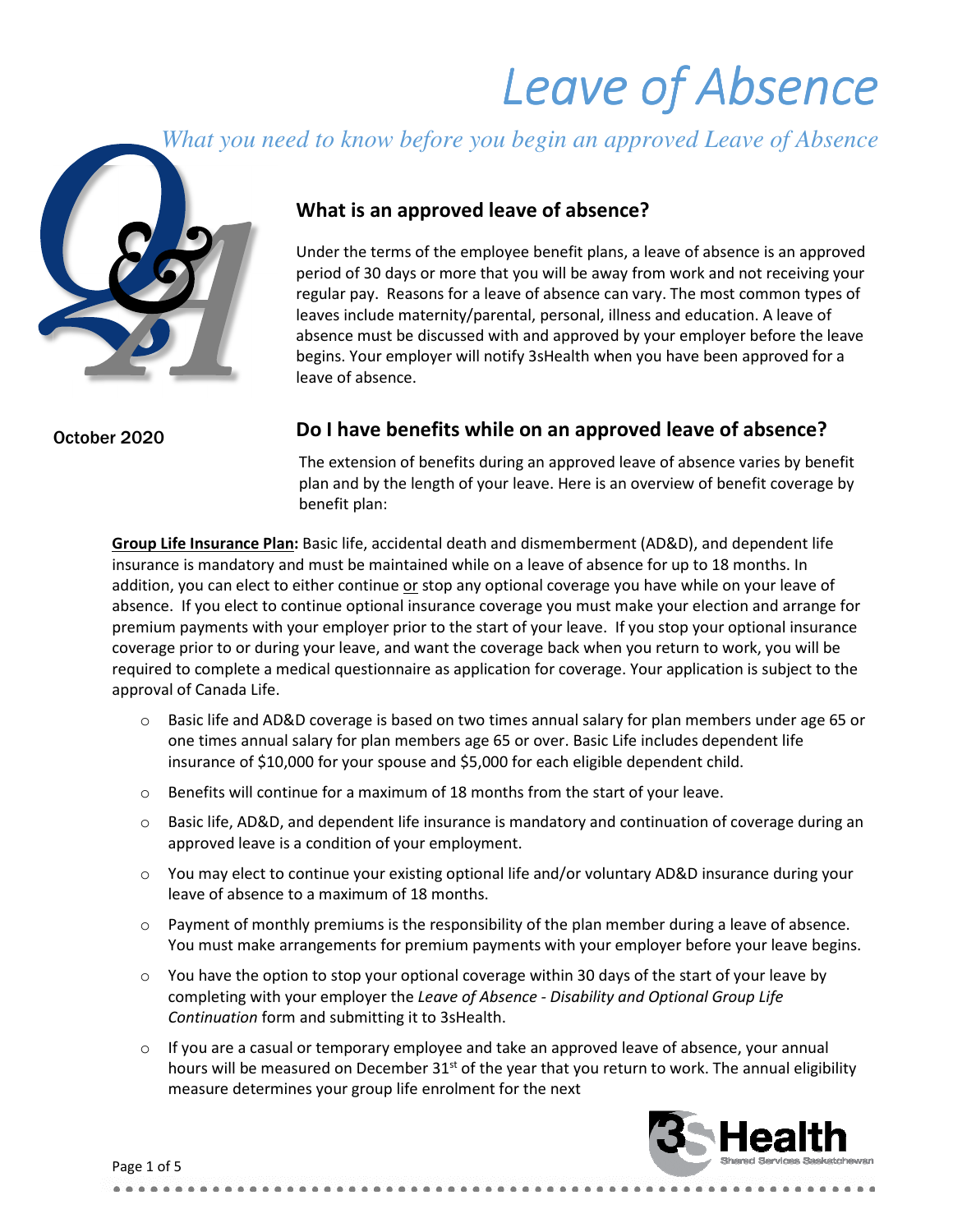calendar year. When you are measured you will receive *deemed hours* (hours that you would have worked had you not been on a leave of absence). You may be granted up to 12 months of deemed hours from the start of your leave of absence. See below for additional information and examples of deemed hours.

Extended Health Care, Core Dental and Enhanced Dental Plans: Your extended health care and dental benefits will automatically continue during your approved leave of absence for up to 18 months from the start of your leave.

- $\circ$  If you are a part-time, casual, or temporary employee and take an approved leave of absence, your annual hours will be measured on December  $31<sup>st</sup>$  of the year that you return to work. The annual eligibility measure determines your benefit coverage for the next calendar year. When you are measured you will receive *deemed hours* (hours that you would have worked had you not been on a leave of absence). You may be granted up to 12 months of deemed hours from the start of your leave of absence. See below for additional information and an example of deemed hours.
- $\circ$  Benefits will continue for a maximum of 18 months from the start of your leave.

Disability Income Plan (DIP): You may elect to continue your disability coverage while on an approved leave of absence for up to 18 months from the start of your leave. If you do not elect to continue your disability coverage during your leave of absence you will not be eligible to apply for income replacement benefits if you become sick or injured during your leave and are unable to return to work.

- $\circ$  You may continue disability coverage for a maximum of 18 months from the start of your approved leave of absence.
- $\circ$  You have the option to stop your coverage within 30 days of the start of the leave by completing the Leave of Absence - Disability and Optional Group Life Continuation form with your employer and submitting it to 3sHealth.
- $\circ$  All disability contributions are the responsibility of the plan member.
- $\circ$  If you are a casual employee and take an approved leave of absence, your annual hours will be measured on December  $31<sup>st</sup>$  of the year that you return to work. The annual eligibility measure determines your disability enrolment for the next calendar year. When you are measured you will receive *deemed hours* (hours that you would have worked had you not been on a leave of absence). You may be granted up to 12 months of deemed hours from the start of your leave of absence. See below for additional information and examples of deemed hours.

#### How do I pay my premiums while on an approved leave of absence?

Your employer will contact you to pay premiums by lump sum or equal monthly payments. The most common way to pay premiums is to provide your employer with post-dated cheques or to setup preauthorized debits from your bank account. Discuss your payment options with your employer before your leave begins.

# What do I need to do prior to my leave of absence?

Before you leave work on your approved leave of absence, you must provide your employer with payment for your basic life, dependent life, and AD&D premiums. You must fill out the Leave of Absence - Disability

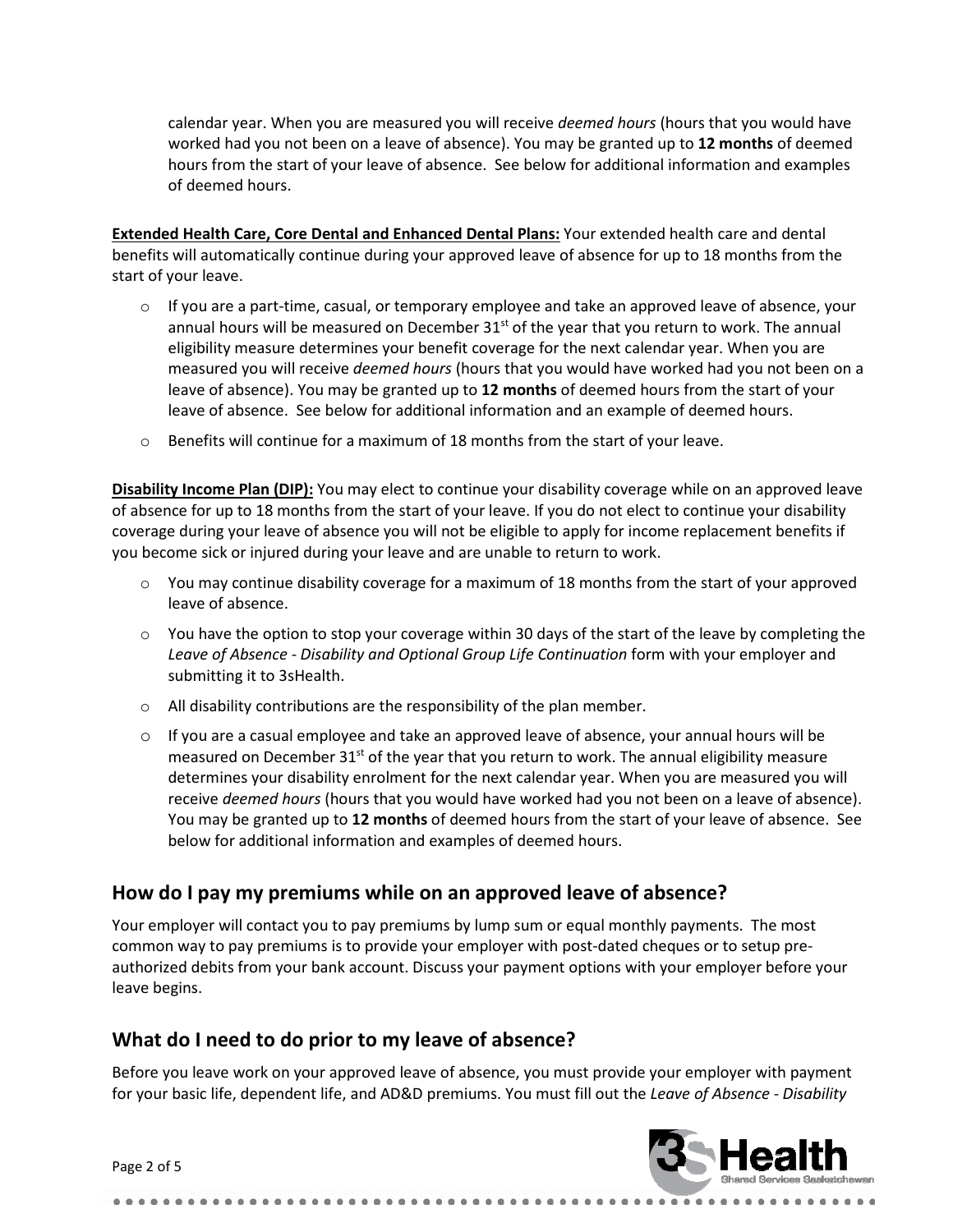and Optional Group Life Continuation form and return it to your employer to either continue or stop your disability and optional life insurance coverage. If you are continuing your disability and/or optional life insurance coverage, your completed form and premium payment arrangements must be made within 30 days of your last day of work. After 30 days, you will not be eligible to continue disability and optional life insurance coverage.

# What happens to my benefits when I come back to work?

Your employer will notify 3sHealth when you return to work. Your basic life, dependent life, and AD&D insurance, disability coverage, extended health care and dental benefits will be fully reinstated effective the first day you are back to active duty. Your level of benefit coverage will be the same as what you had before your leave began.

All other-than-full-time employees are measured on December  $31<sup>st</sup>$  each year to determine their eligibility for benefits in the next calendar year. If you are other-than-full-time you will be measured on December 31<sup>st</sup> of the year you returned to work based on any hours you worked in the year plus any eligible deemed hours for the year. Deemed hours are granted from the first day of your leave of absence up to a maximum of 12 months. You may gain, lose or maintain your level of benefits as a result of the annual measure. See below for a further explanation of deemed hours.

If you chose to stop your optional life coverage while on leave, and you wish to reinstate your coverage when you are actively at work, you will be required to complete a medical questionnaire as application for coverage. Your application is subject to the approval of Canada Life.

# How do Deemed Hours Work?

On December 31<sup>st</sup> each year, all other-than-full-time employees are measured to determine their eligibility for benefits in the next calendar year based on actual hours worked. You must work a minimum of 780 hours in the calendar year to be eligible for benefits. When you are on an approved leave of absence, you are not working. However, your employer will submit the hours that you would have worked had you been there. This is called deemed hours. Deemed hours are calculated from the first day of your leave of absence. Deemed hours may be granted for up to 12 months. If you are taking a leave of absence that is less than 12 months deemed hours will be equal to the length of your leave. If you are taking a leave of absence greater than 12 months, deemed hours will only be granted for the first 12 months of your leave. You should discuss deemed hours with your employer before your leave begins. This will help you understand any impact your leave of absence could have on your benefit coverage following your return to work. Here are 2 examples of deemed hours:

- 1. Sally is taking an 8 month personal leave of absence beginning on January 1, 2020. She holds a permanent part-time position and usually works 3 days a week, 6 hours a day. When Sally returns to work on August 31, 2020 she will return to the same level of benefits she had before her leave began. On December 31, 2020 Sally will be measured based only on her actual hours worked in 2020 plus deemed hours for the 8 months of her leave of absence. The total of deemed hours plus actual hours worked will be used to determine Sally's benefit eligibility for 2021.
- 2. Sally is taking an 18 month maternity leave of absence beginning on January 1, 2019. She holds a permanent part-time position and usually works 3 days a week, 6 hours a day. When Sally

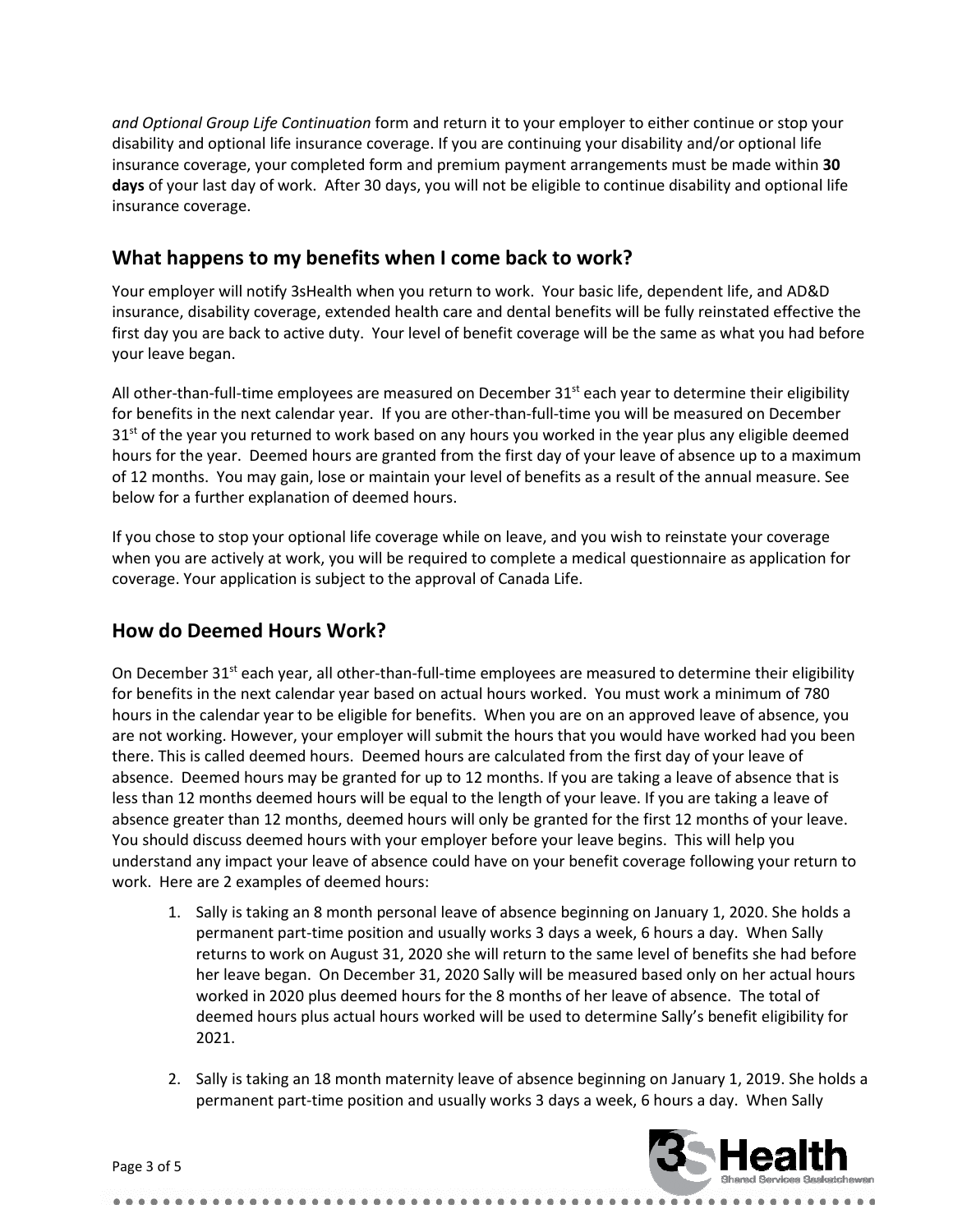returns to work on June 1, 2020 she will return to the same level of benefits she had before her leave. On December 31, 2020 Sally will be measured based only on her actual hours worked in 2020. Deemed hours will not be applied because her deemed hours ended on December 31, 2019. The annual measure only looks at hours worked in the previous calendar year, in this case 2020, so only hours worked for the period of June 1, 2020 to December 31, 2020 will be used to determine Sally's benefit eligibility for 2021.

| <b>Month</b>                  | <b>Jan</b>   | Feb            |          | Mar Apr          |              | May Jun Jul |    |    | Aug Sep Oct |    | <b>Nov</b> | <b>Dec</b> |
|-------------------------------|--------------|----------------|----------|------------------|--------------|-------------|----|----|-------------|----|------------|------------|
| 2019                          | $\mathbf{1}$ | 2              | 3        | $\overline{4}$   | 5.           | 6           | 7  | 8  | 9           | 10 | 11         | 12         |
| <b>Annual</b><br><b>Hours</b> | D            | D              | D        | D                | D            | D           | D  | D  | D           | D  | D          | D          |
| 2020                          | 13           | 14             | 15       | 16               | 17           | 18          | 19 | 20 | 21          | 22 | 23         | 24         |
| <b>Annual</b><br><b>Hours</b> | $\Omega$     | $\Omega$       | $\Omega$ | $\Omega$         | $\mathbf{0}$ | W           | W  | W  | W           | W  | W          | W          |
| $D$ – Deemed hours            |              | $0 - No hours$ |          | W - Worked Hours |              |             |    |    |             |    |            |            |

# What forms do I need and where can I get them?

You are required to fill out the Leave of Absence - Disability and Optional Group Life Continuation form. You can obtain the form from your employer or go to www.3shealth.ca.

# Are there any time limits that I need to be aware of?

The fully completed Leave of Absence form and premium payments must be received by your employer within 30 days of the start of your leave of absence to be eligible to continue optional life coverage and disability coverage. You will not be eligible to continue your optional life or disability coverage if the completed form and premium payments are not received within 30 days of the start of your approved leave of absence.

# What happens to my benefits if I do not return to work after my leave of absence?

Your benefits continue during a leave of absence to a maximum of 18 months. If your leave of absence extends beyond 18 months, and you do not return to work immediately following your leave of absence, then your group life, disability, extended health care and dental coverage will terminate on the first day following 18 months.

There is no option to continue your disability and/or extended health care and dental coverage beyond 18 months if you do not return to work.

Your group life insurance remains in force for 31 days after the date your coverage terminates. During this 31 day period, subject to the benefit provisions of the 3sHealth Group Life Insurance contract with the insurer, you have the option to convert the amount of your basic life, dependent life and/or optional life insurance to an individual insurance policy with Canada Life. Application for the individual policy and the first premium payment must be made within this 31 day period. No exceptions to the 31 day application period will be granted. Other restrictions apply.